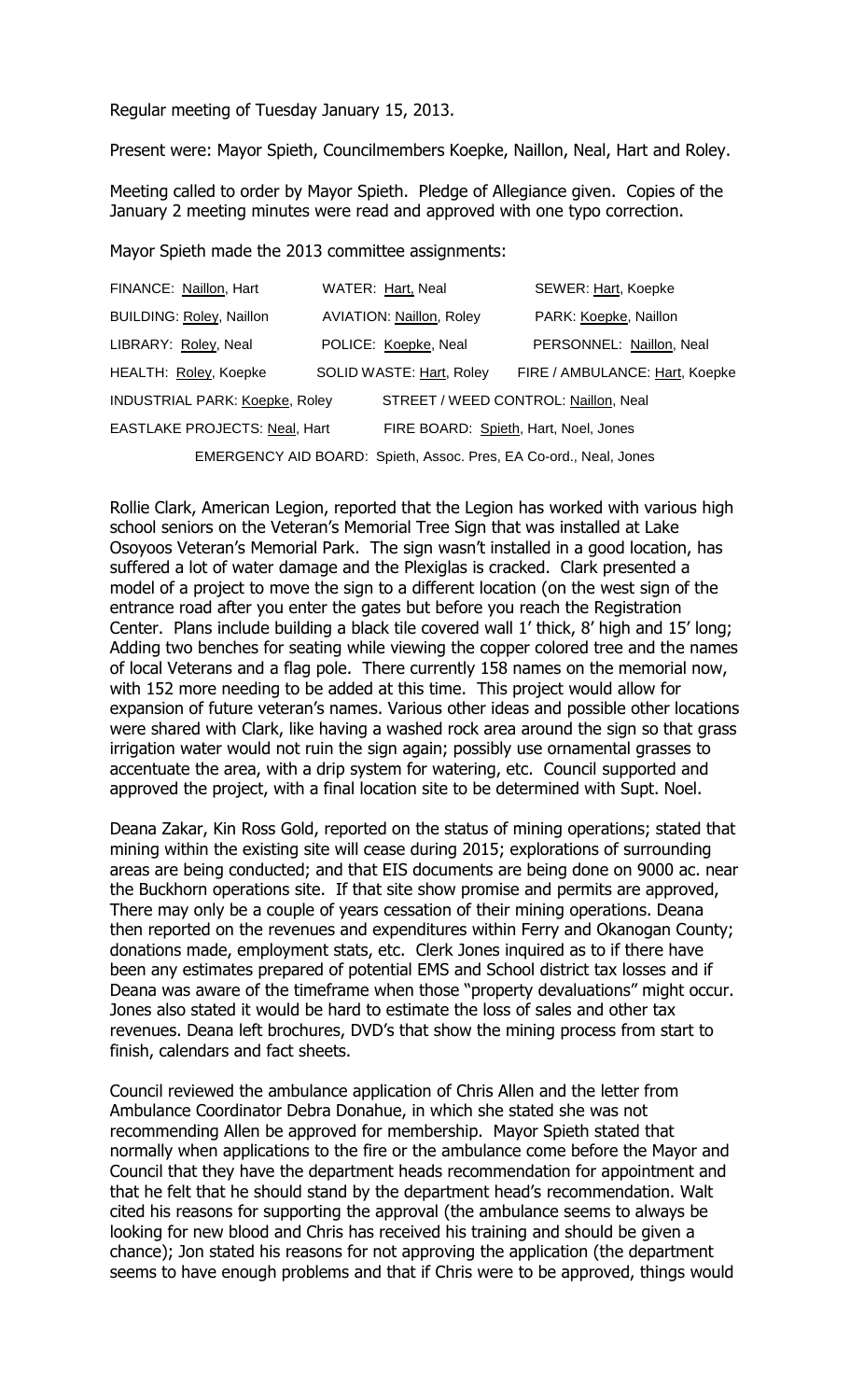only get worse; Tony stated he would not approve the application; Ed stated that statements written in a separate letter from Chris about being appointed causes him concern but since Chris had received certification that he could possibly consider a 6 month probationary period; and Neysa stated that since she was just recently approved to join the Ambulance after taking the same training class with Chris, she felt that she should refrain from commenting. Mayor Spieth then reiterated that he takes the recommendation of the department head seriously when making approvals and that because Chris did not have the Ambulance Coordinator's approval, he would deny his application. Chris then asked what his recourse was, as he felt he had signed a legal binding contract to serve with the ambulance department for two years, otherwise he would need to repay tuition fees that the city had paid on his behalf. Allen appeared aggravated about the decision and stated that he was going to continue to pursue this. In summary, discussion included; Clerk Jones said she thought the next step for Chris would be to file a complaint or grievance with the Emergency Aid Board; Allen wanted to know who was on that board and who to deliver his complaint to; Chris also stated that had called the state and that he was going to file fraud charges against Debra (Donahue) and asked how to proceed with that. Allen also strongly suggested that the Mayor speak with former Ambulance members that have left since Debra has become the Coordinator to find out why they left. Chris said he and Janet Allen (ambulance member) have tried to set up meetings to talk about these things with the Mayor but Mayor doesn't follow-up. Overall discussion became somewhat heated before the Mayor stated no more, we're done.

Chief Noel submitted letter of recommendation to approve four new members to the Fire Dept. – Christopher Stembaugh, Jason Vargas, John Gordon and Daniel Eisen. Noel stated that all had completed their applications; passed the dept.'s physical test, and submitted medical physical examinations stating they were fit to serve. Mayor and council approved membership to all four, subject to the normal probationary period. Motion carried.

Clerk presented Automated text/hiplink notification of terms and agreements with Okanogan County Dispatch for both the city ambulance and fire departments. Automated texts are sent when there are ambulance and fire department tones and annual costs would be \$23.00 per license (two phones per licenses). The Ambulance would need 2 licenses (4 people) and the fire department would need 12. The text messages are sent in addition to pager tones. Motion by Koepke and seconded by Neal the Mayor and Dept. Heads be authorized to sign the agreement

Council approved the Ambulance Standby for the Ice Fishing Derby at Molson Feb.  $16<sup>th</sup>$  and waived any fees for providing the service.

Mayor Spieth stated he had presented a 2013 Airport Services Contractor to Steve and Valorie Johnson and that they had signed the agreement. Motion by Koepke and seconded by Naillon. Motion carried.

Koepke stated he had received complaint(s) about Emry Road not getting snowplowed since being annexed. Noel stated that is has been plowed. It may not be the first area to be plowed, but it does get plowed.

Koepke then inquired as to the possible surplus of one of the fire departments fire tanker. Noel responded that the tanker was actually property of the Rural Fire Dept. and that because they were obtained through the DNR surplus, only the tank and accessories could be declared as surplus unless the ownership requirements have been met.

Mayor Spieth reported that the 2010-2011 Audit Report was available on line and that he hoped everyone would read it, as usual, no findings.